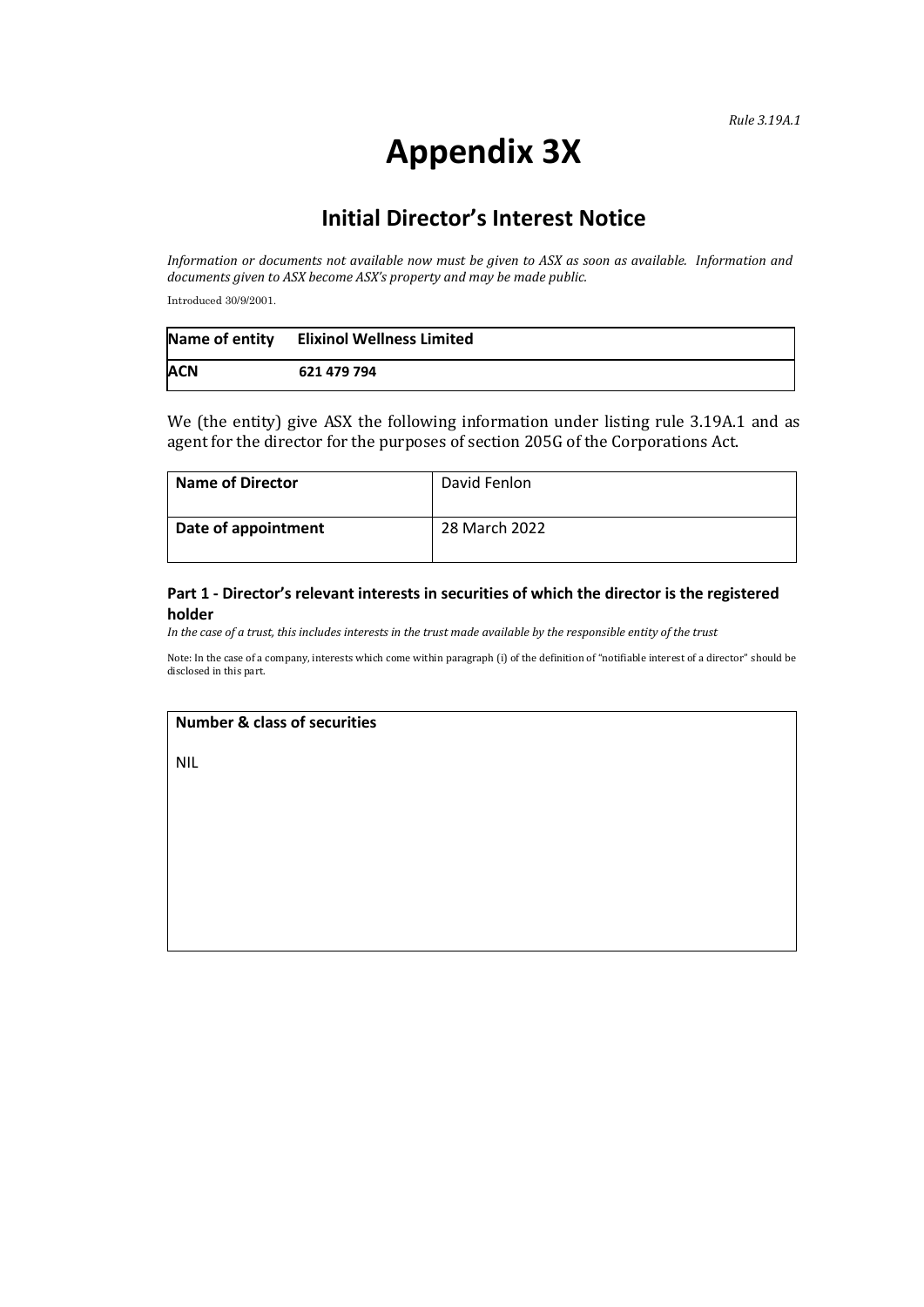## **Part 2 – Director's relevant interests in securities of which the director is not the registered holder**

*In the case of a trust, this includes interests in the trust made available by the responsible entity of the trust*

|                                                        | <b>Number &amp; class of Securities</b> |
|--------------------------------------------------------|-----------------------------------------|
| Name of holder & nature of                             |                                         |
| interest                                               |                                         |
| Note: Provide details of the circumstances giving rise |                                         |
| to the relevant interest.                              |                                         |
|                                                        |                                         |
| N/A                                                    |                                         |
|                                                        |                                         |
|                                                        |                                         |
|                                                        |                                         |
|                                                        |                                         |
|                                                        |                                         |
|                                                        |                                         |
|                                                        |                                         |
|                                                        |                                         |
|                                                        |                                         |
|                                                        |                                         |
|                                                        |                                         |
|                                                        |                                         |
|                                                        |                                         |
|                                                        |                                         |
|                                                        |                                         |
|                                                        |                                         |
|                                                        |                                         |
|                                                        |                                         |
|                                                        |                                         |
|                                                        |                                         |
|                                                        |                                         |
|                                                        |                                         |
|                                                        |                                         |
|                                                        |                                         |
|                                                        |                                         |
|                                                        |                                         |
|                                                        |                                         |
|                                                        |                                         |
|                                                        |                                         |
|                                                        |                                         |
|                                                        |                                         |
|                                                        |                                         |
|                                                        |                                         |
|                                                        |                                         |

#### **Part 3 – Director's interests in contracts**

Note: In the case of a company, interests which come within paragraph (ii) of the definition of "notifiable interest of a director" should be disclosed in this part.

| <b>Detail of contract</b>                           | N/A |
|-----------------------------------------------------|-----|
| <b>Nature of interest</b>                           | N/A |
| Name of registered holder<br>(if issued securities) | N/A |